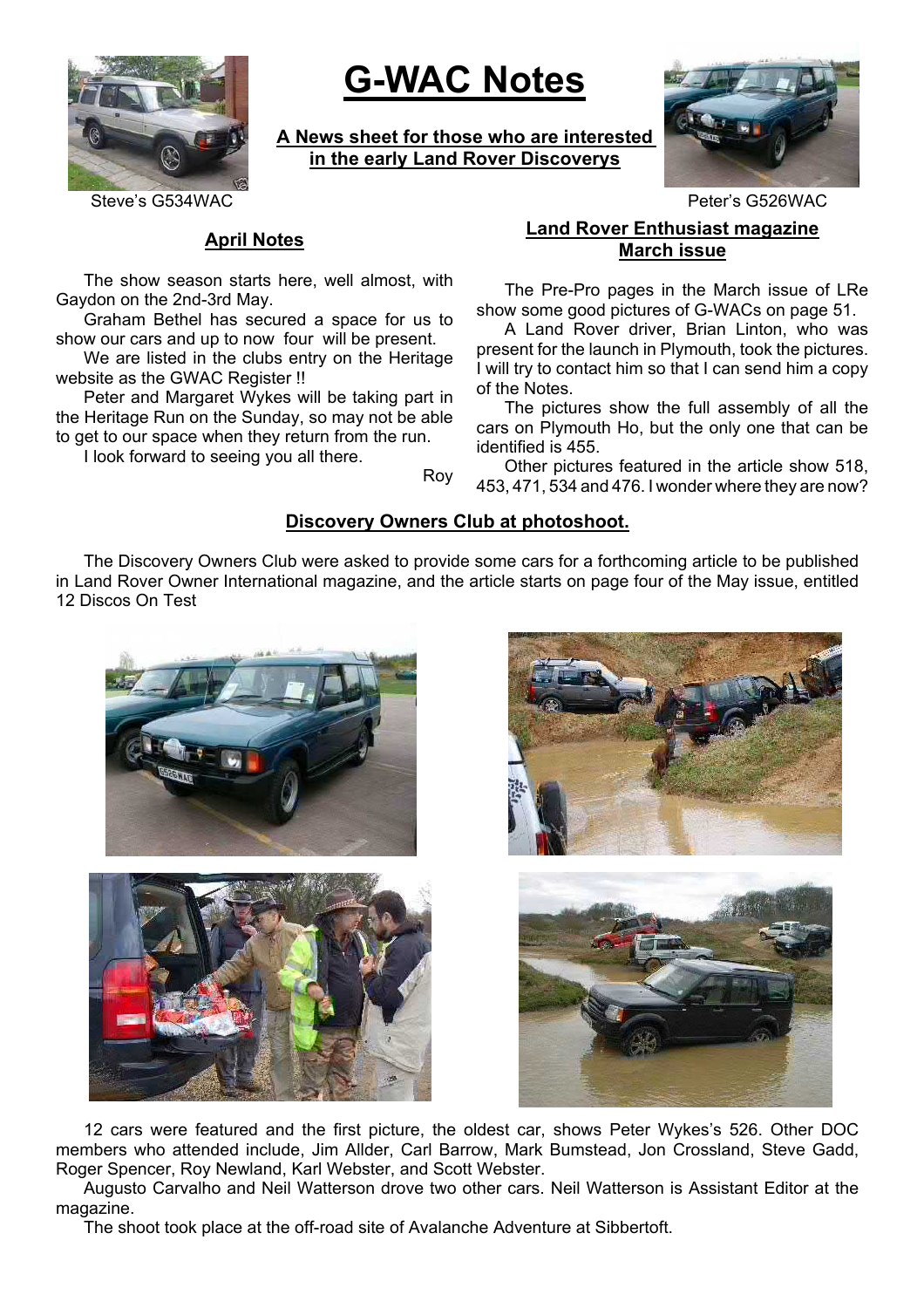#### **G603WAC The Shamel.**

I have been working hard on it getting it back together, so by the time you read this it should have a MoT certificate and be ready for taxing for Gaydon.



The last job I did on the "to do" list was to fit the rear ladder. The roof rack is the next job, and mud flaps to go back on.

I bought some new alpine window rubbers as the old ones were past their best. Fitting the alpine windows are tricky but once you get confident with a rubber hammer, they go in reasonably easy.

The back door was a nightmare swapping over all the bits and bobs from the old door to the new door, which was bare, it took over a day to fit the door up and get it all working. Have had some issues with the lock mechanism that I am still trying to sort - a few more parts needed I think.

To protect my investment I have also invested and had fitted a Toad immobiliser.

Next on the "shopping list" is a decent set of five wheels, hopefully these will be found, and re-painted and fitted in time for Gaydon.

James and Ian have given me some information on the subject of wheels and tyres. The first Camel Discos had 600 x 16 tyres. If I go to Defender wheels with 7.50 x 16 then I will need a Camelcut to the wheel arches, but I can go to 235 x 70 R16 BFG muds without a wheel arch modification.

I think that I am going to struggle to find all the other kind of kit. After looking at the Camel Club web site most people seem to be getting stuff hand made individually to rebuild their cars. Safety Devices are apparently making the roll cage again, with the correct rack mounts to the cage, but again these are being hand made.

All this is very costly. I am looking at a winch bumper, and I have a fabrication man close by work that will build it if I can get a good drawing. The winch was always housed in a discreet under bumper winch mount, and the front bumper was cut to allow the fairlead through



I have some pictures of the Camel bulbar. Might be worth finding someone who could do a batch of them and I'm sure a few CTOC members would be interested. It might work out cheaper than a one off fabrication? See you all at Gaydon